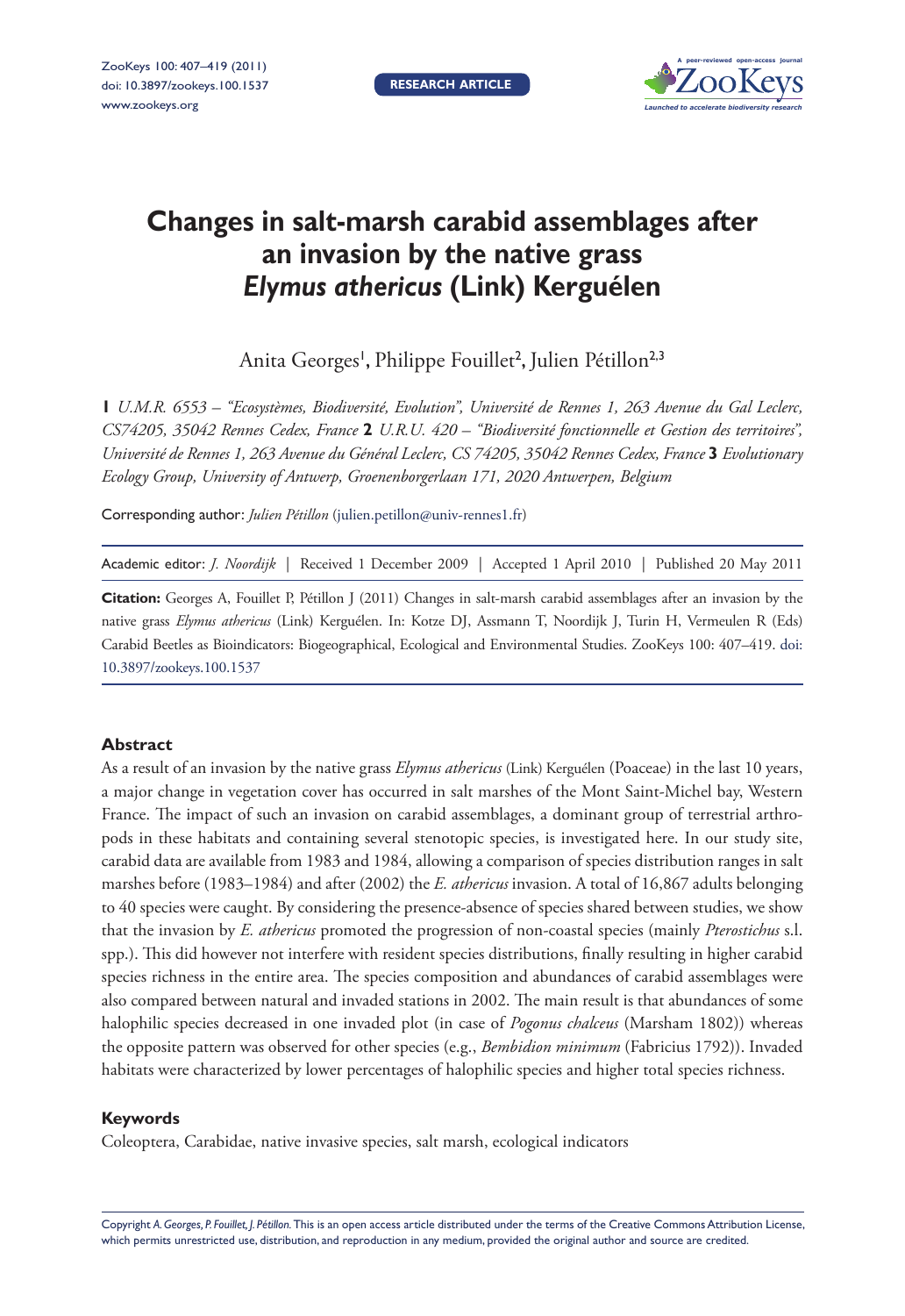# **Introduction**

Intertidal salt marshes are ecosystems located between land and sea, undergoing periodical flooding during tides, occurring around twice a month in West-Europe. This creates some special habitat conditions, and marsh plants and animals often have special adaptations to cope with these. Salt-marsh arthropods are able to withstand floods and salinity by physiological, behavioural or morphological adaptations (e.g., Foster & Treherne 1976, Irmler et al. 2002, Pétillon et al. 2009). Salt marshes are among the rarest habitats in the world, covering less than 0.01% of the Earth's surface (Desender & Maelfait 1999, Lefeuvre et al. 2003). In Europe, their surface strongly declined during the last decades, reinforcing the conservation interest in their original flora and fauna (Bakker et al. 2002). There is thus an urgent need to study human impacts that can either threaten (by e.g., over-grazing or habitat destruction), or enhance (by appropriate management) halophilic species in salt marshes (Goeldner-Gianella 1999, Adam 2002).

More recently, salt marshes have been invaded in many West-European sites by the nitrophilous grass *Elymus athericus* (Poaceae) (Valéry et al. 2004), probably due to increases in soil nitrogen (via the accumulation of nitrogenous compounds in the plant: Leport et al. 2006) and/or to the abandonment of agricultural practises (e.g., Esselink et al. 2000). Although *Elymus athericus* is a native species in Europe (Bockelmann & Neuhaus 1999) – usually growing in the upper parts of salt marshes – it can form dense, mono-specific stands, which corresponds to an invasion. This is likely to modify biodiversity and consequently ecosystem proprieties and functions as well as the conservation value of invaded areas (Valéry et al. 2009). Invaded areas mainly differ from natural habitats (usually dominated by *Atriplex portulacoides*, Chenopodiaceae, in ungrazed middle marshes) by their enhanced litter layer and by their higher plant cover.

According to McGeoch (1998), a taxonomic group is an ecological indicator if it responds to environmental changes, stressful or not. In this study, we focussed on ground beetles (Coleoptera, Carabidae) as they are known to react quickly and strongly to changes in micro-habitat conditions. This group is thus frequently used as an indicator of human disturbances or management practices (e.g., Luff et al. 1992, Georges 1994, Sunderland & Lövei 1996, Rainio & Niemelä 2003). The assessment of human impact was conducted by comparing two conservation criteria, i.e., abundance of halophilic species and species richness, between natural and invaded stations. Species richness is widely used as a conservation target (e.g., Noss 1990, Bonn & Gaston 2005). The use of stenotopic species is also recommended in studying the impact of human activities on arthropod communities (Samways 1993, New 1995, Dufrêne & Legendre 1997). In this study, the target species were halophilic species, defined by their preference or exclusive presence in salt-marsh habitats (Kamer et al. 2008), which can be assessed using distribution maps (in our study, relevant atlases are Luff 1998 and Turin 2000). Two approaches were used for assessing changes in natural salt marshes compared to invaded ones: (i) a diachronic (before vs. after the invasion) comparison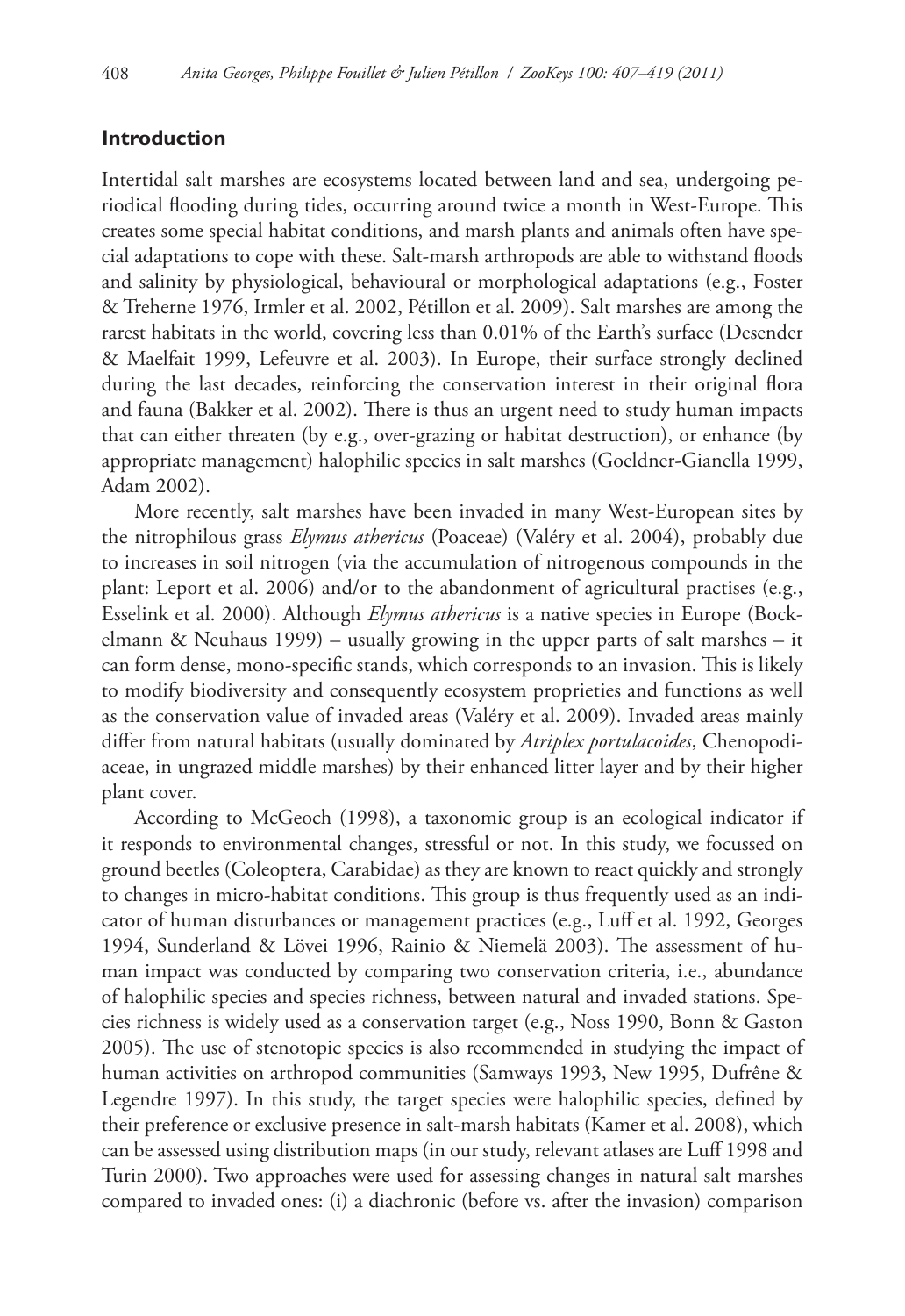of species distribution along a land-sea gradient and (ii) a synchronic comparison of species assemblages between invaded and natural habitats.

# **Methods**

#### **Study site and sampling design**

The Mont Saint-Michel bay (NW France) is an extensive littoral zone (500 km<sup>2</sup>) located between the regions Brittany and Normandy (48°40'N, 1°40'W). Two sites have been studied in salt marshes: "la Ferme Foucault", on the western part of the Mont St.-Michel (coded F; 48°37'N, 1°32'W) and "la Rive" on the eastern part of the Mont St.-Michel (coded R; 48°37'N, 1°29'W) (Fig. 1).

For the diachronic approach, ground beetle populations were compared at seven stations (A to G) located along the same land-sea transect at the "Ferme Foucault" site between 1983–1984 and 2002. During the study of 1983–1984, *Elymus athericus* was restricted in this salt marsh to the dyke (station A) and to the upper marsh (station B), but absent from stations C-G. Invasion by *Elymus athericus* modified the plant cover of the sampling stations between 1984 and 2002. The middle marsh and lower marsh stations (station C till F), dominated in 1984 by *Atriplex portulacoides* (Chenopodiaceae), were dominated by *E. athericus* in 2002.

Secondly, natural (dominated by *Atriplex portulacoides*), and invaded (dominated by *Elymus athericus*) stations were studied at different marsh levels in the synchronic approach. Comparisons of paired stations (natural and invaded – coded N and I, respectively) were spatially replicated three times for avoiding pseudo-replication (Hulbert 1984). Paired stations were located at the same distance from the dyke because of the existence of a salinity gradient influencing both species richness and abundance (Pétillon et al. 2004): stations 1 (350m), stations 2 (800–900m; both couples of stations at the "Ferme Foucault" site) and stations 3 (1000 meters from the dyke; "La Rive" site). Because of the clonal progression of the invasive species, all *Elymus* populations (stations I1, I2 and I3) formed a uniform and continuous plant cover. The natural areas sampled were either patch-like formations (in case of stations N1 and N2) or strip-like formations (station N3). Mean salinities did not significantly differ between invaded and natural stations at each salt marsh level (Pétillon et al. 2005) and elevations were similar between compared stations (J.C. Castel & J. Huet, 1999, unpublished data). More details on the sampling stations can be found in Fouillet (1986) and Pétillon (2005).

### **Sampling techniques and species identification**

For both the synchronic and diachronic approaches, ground beetles were sampled with pitfall traps, consisting of polypropylene cups (10 cm diameter, 17 cm deep) with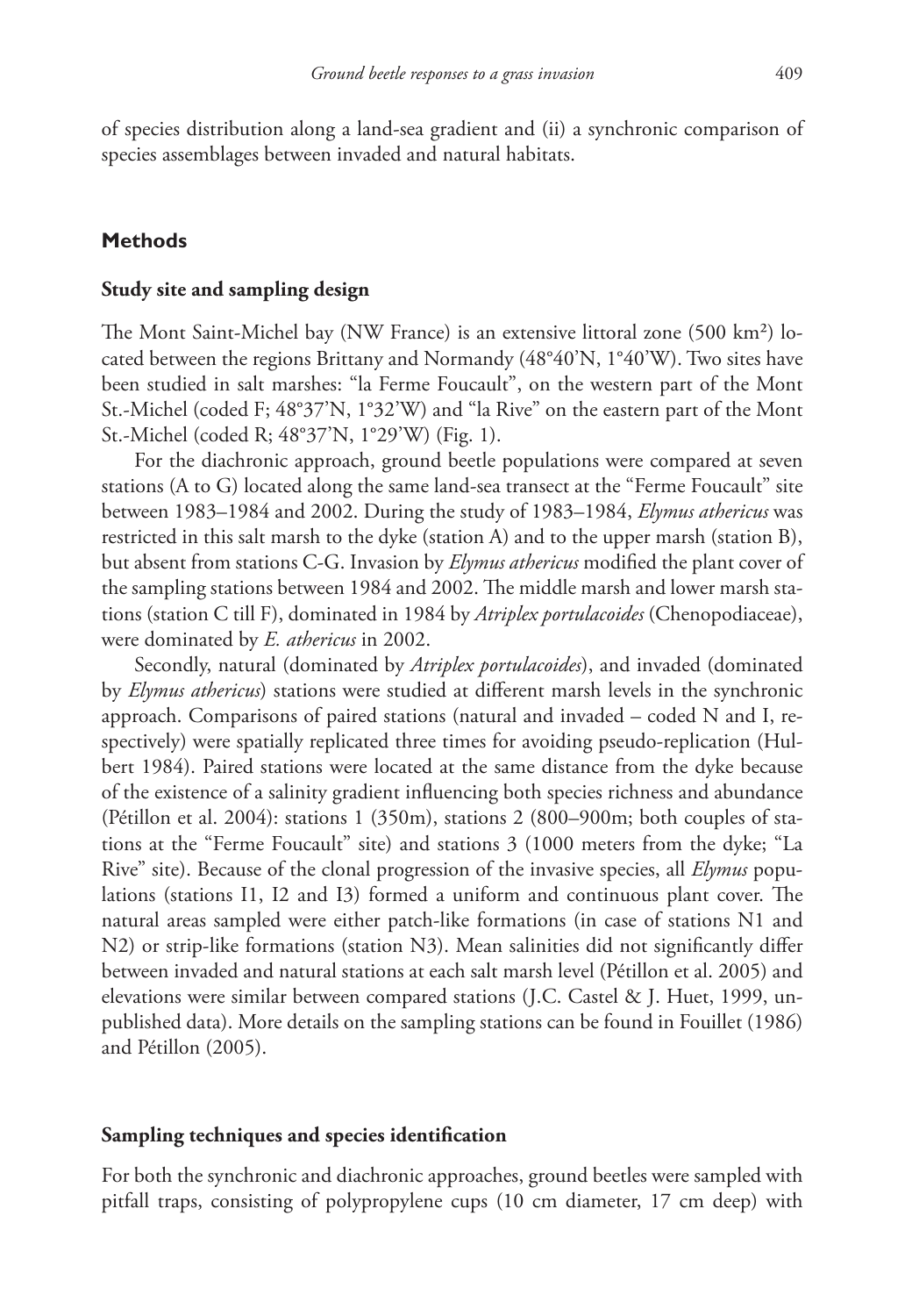

**Figure 1.** Location of the study sites (Mont St-Michel Bay, France). Codes: **F** 'Ferme Foucault' **R** 'la Rive'.

ethylene-glycol as preservative. Traps were covered with a raised wooden roof to keep out rain. They were emptied weekly when tides permitted (i.e., about three weeks per month). Pitfall traps were grouped by four and spaced 10 m apart, this being considered to be the minimum distance for avoiding interference between traps (Topping & Sunderland 1992). Before the *Elymus* invasion, Fouillet (1986) sampled the transect with one trap per station from May to September in 1983 and 1984, for a total of 16 five-day samples. In 2002, four traps were installed at each station in both study sites, from April to November 2002. Sampling time was comparable between both periods (90 days in 1983–1984 and 96 days in 2002). Because of the differences in sampling efforts, we only compared the two studies on the basis of species presence / absence (i.e., distribution range along the land-sea transect).

Ground beetles were preserved in 70% ethanol and identified using Jeannel (1942) and Trautner & Geigenmüller (1987). Nomenclature follows Lindroth (1992) as far as possible, and Fauna Europaea otherwise ([http://www.faunaeur.org/\)](http://www.faunaeur.org/).

#### **Data analyses**

Statistics on the abundances of halophilic species were performed only for species represented by at least 10 individuals in couples of stations. Catches in pitfall traps were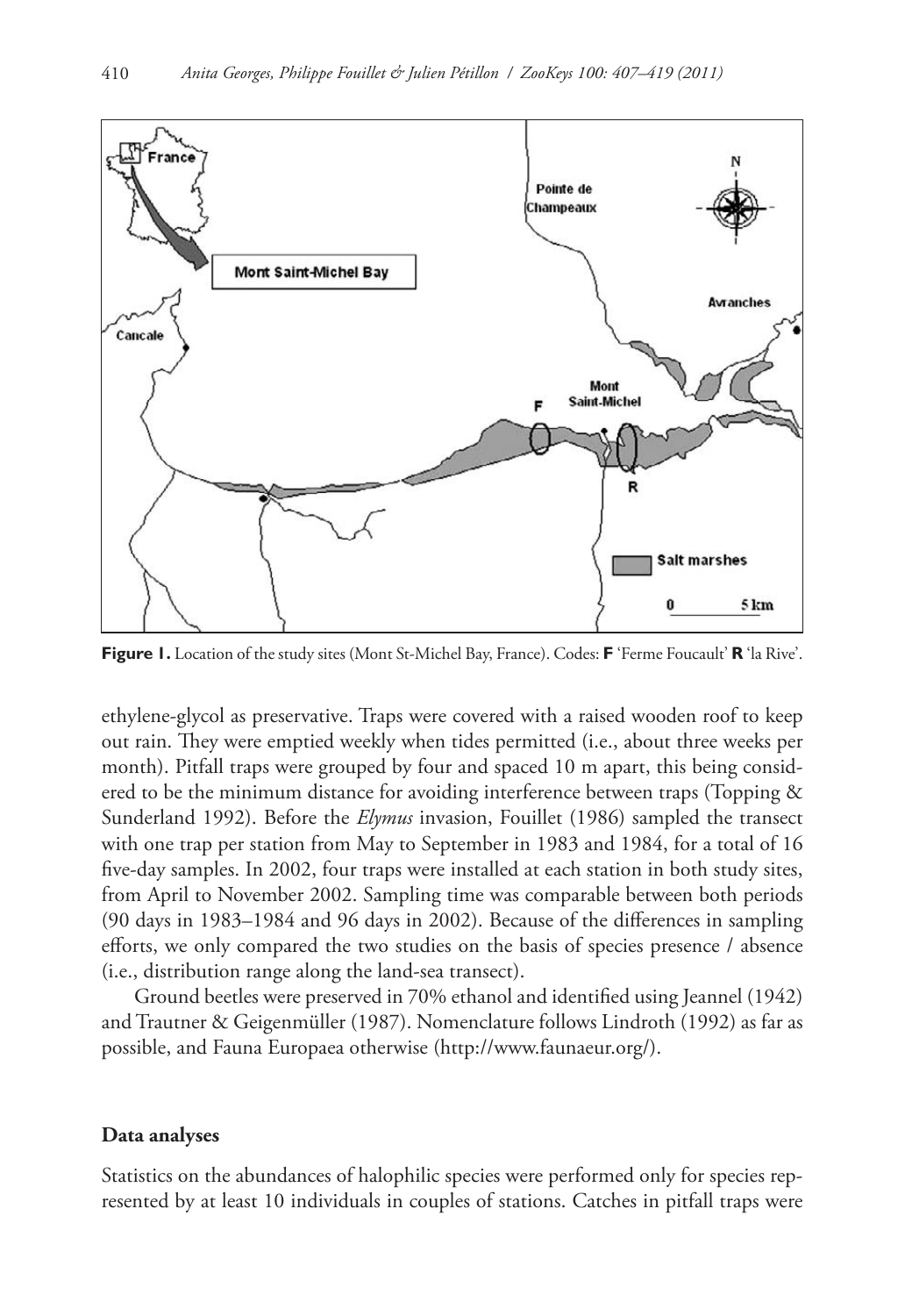related to trapping duration and pitfall trap perimeter, which calculates an "activity trappability density" (number of individuals per day and per meter – Sunderland et al. 1995). Mean species richness and mean abundances were compared using a two-way mixed model (habitat  $\times$  station) with habitat type as fixed factor, station (1, 2 and 3) and interaction habitat\*station as random factors. In case of non-significant interaction between habitat type and station, the interaction was removed from the model and a new model was performed for detecting significant effects of habitat type and/ or station. In case of significant interaction between habitat type and station, parameters were analysed station by station (one-way ANOVA). Statistical analyses were performed using the Statistica-7 software.

# **Results**

## **Diachronic approach**

A total of 24 species (represented by 7,774 individuals) and 35 species (represented by 8,588 individuals) were caught in 1983–1984 and in 2002, respectively. Five species were exclusive to the first sampling period and 16 to the second one. All the species that were only recorded in 1983–1984 were caught in very low numbers (max. 2 individuals), four species on the dyke (*Clivina colaris*, *Dromius linearis*, *Harpalus rufibarbis* and *H. rufipes*) and only one in the salt marsh (*Dyschirius chalceus*). As the sampling effort was quite different between 1983–1984 and 2002 (see Material and Methods), it cannot be concluded that the 'appearance' of species between the two studies can be related to the invasion by *Elymus athericus*. The comparison in distribution was thus restricted to the 19 shared species (Table 1).

In terms of distribution ranges, two groups of carabids were distinguished: species with constant distribution range in the salt marsh or on the dyke and species with an increased distribution range between 1983–1984 and 2002. Eight species were caught on the dyke in 1983–1984 and in 2002, and seemed not to have progressed with *Elymus athericus* in the salt marsh (*Amara equestris*, *Anisodactylus binotatus*, *Bembidion tetracolum*, *Harpalus anxius*, *Leistus fulvibarbis*, *Nebria brevicollis*, *Pterostichus melanarius* and *P. niger*: Table 1). Eight other species had a similar habitat range in the salt marsh, extending from the upper to lower marsh or from the dyke to the lower marsh (halophilic species: bold in Table 1), plus two high-marsh living species (*Badister bipustulatus* and *Pterostichus vernalis*), one low-marsh living species (*Dyschirius salinus*) and one species with a discontinuous range along the land-sea transect (*Loricera pilicornis*). Only three species showed an extension of their distribution in the salt marsh, both to the upper and lower marsh (*Bembidion iricolor*, *B. lampros* and *Pterostichus cupreus*).

The *Elymus athericus* invasion led to a decrease in the percentage of halophilic species in invaded salt marshes (Fig. 2).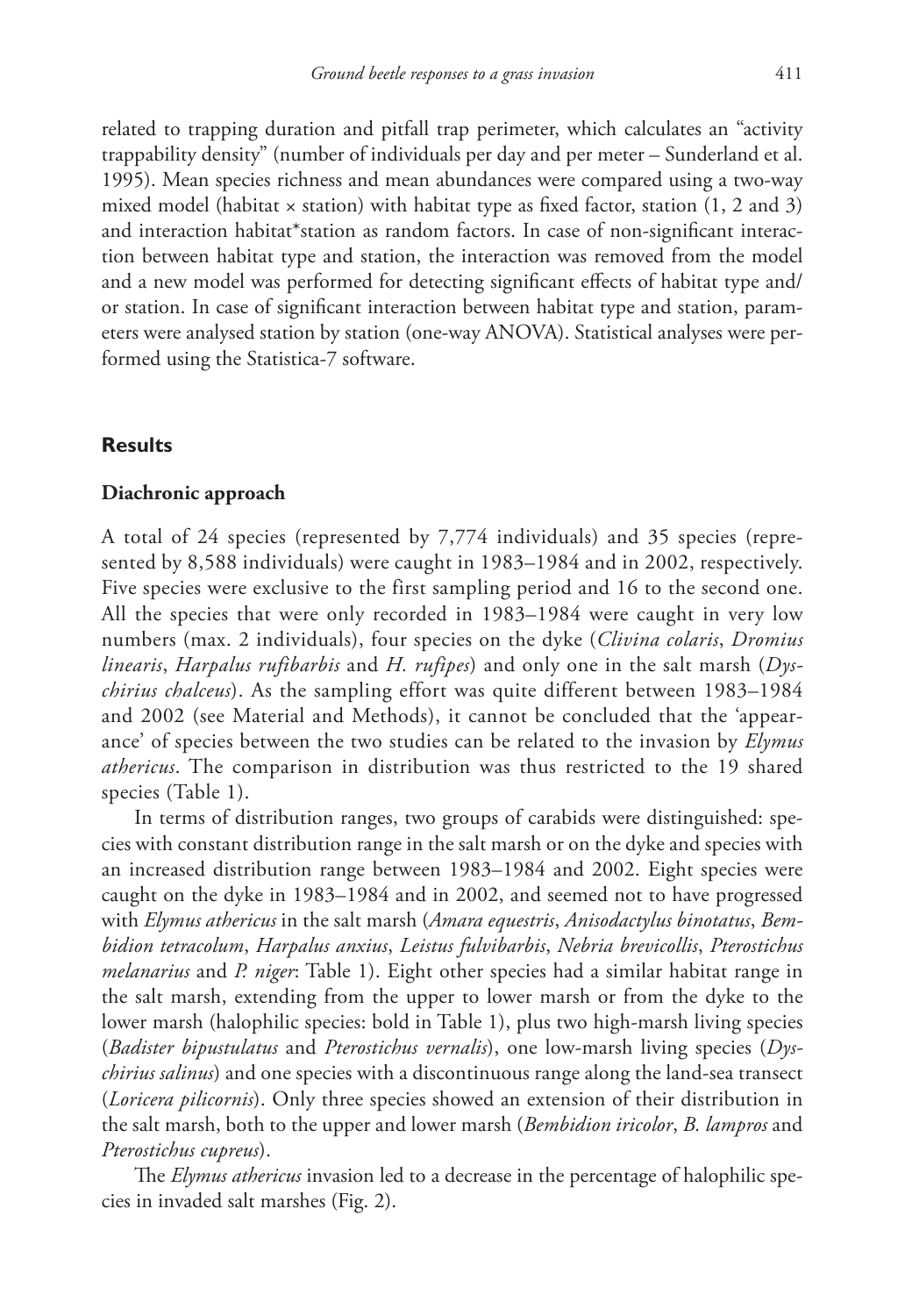Table 1. Comparison of total catches (number of individuals) between 1983–1984 and 2002 along a land-sea transect (Foucault site; bold: halophilic species). The letters **A–G** indicate different sampling stations. In 1983–1984, only stations **A–B** had a dominant *Elymus athericus* cover; in 2002 at all stations *Elymus athericus* was present (dominant cover for stations **A** to **F**).

|                                 | Period  | A              | B              | C              | D   | E    | F              | G                       | <b>Total</b>   |
|---------------------------------|---------|----------------|----------------|----------------|-----|------|----------------|-------------------------|----------------|
| <b>SHARED SPECIES</b>           |         |                |                |                |     |      |                |                         |                |
| Amara equestris                 | 1983-84 | 1              |                |                |     |      |                |                         | 1              |
| (Duftschmid 1812)               | 2002    | $\mathbf{1}$   |                |                |     |      |                |                         | $\mathbf{1}$   |
| Anisodactylus binotatus         | 1983-84 | $\overline{3}$ |                |                |     |      |                |                         | $\overline{3}$ |
| (Fabricius 1787)                | 2002    | 6              |                |                |     |      |                |                         | 6              |
| Badister bipustulatus           | 1983-84 |                | 1              |                |     |      |                |                         | $\mathbf{1}$   |
| (Fabricius 1792)                | 2002    | $\overline{2}$ | $\overline{2}$ |                |     |      |                |                         | $\overline{4}$ |
| <i>Bembidion iricolor</i> Bedel | 1983-84 | $\overline{2}$ |                | 2              | 2   |      |                |                         | 6              |
| 1879                            | 2002    | 5              | 98             | 89             | 21  | 1    | 4              |                         | 218            |
| <b>Bembidion</b> lampros        | 1983-84 | 1              |                | $\overline{2}$ |     |      |                |                         | 3              |
| (Herbst 1784)                   | 2002    | 1              | 12             | 18             | 3   | 5    | $\overline{4}$ | 1                       | 44             |
| <b>Bembidion minimum</b>        | 1983-84 | $\overline{4}$ | $\mathbf{1}$   | 40             | 52  | 10   | $\overline{2}$ |                         | 109            |
| (Fabricius 1792)                | 2002    | $\mathbf{1}$   | 31             | 13             | 5   | 80   | 96             | $\overline{\mathbf{3}}$ | 229            |
| <b>Bembidion normanum</b>       | 1983-84 | $\mathbf{1}$   |                | 24             | 39  | 244  | 149            | 53                      | 510            |
| Dejean 1831                     | 2002    | $\overline{2}$ | 6              | 8              | 13  | 212  | 131            | 24                      | 396            |
| Bembidion tetracolum (Say       | 1983-84 | $\mathbf{1}$   |                |                |     |      |                |                         | 1              |
| 1823)                           | 2002    | $\mathbf{1}$   |                |                |     |      |                |                         | $\mathbf{1}$   |
| Dicheirotrichus gustavii        | 1983-84 | $\overline{2}$ |                | 11             | 83  | 2121 | 2622           | 393                     | 5232           |
| Crotch 1871                     | 2002    | $\overline{2}$ | 8              | $\overline{2}$ | 3   | 136  | 237            | 156                     | 544            |
| Dyschirius salinus              | 1983-84 |                |                |                |     |      | 1              | $\mathbf{1}$            | $\mathfrak{2}$ |
| Schaum 1843                     | 2002    |                |                |                |     |      |                | 5                       | 5              |
| Harpalus anxius                 | 1983-84 | 2              |                |                |     |      |                |                         | $\overline{2}$ |
| (Duftschmid 1812)               | 2002    | 1              |                |                |     |      |                |                         | $\mathbf{1}$   |
| Leistus fulvibarbis Dejean      | 1983-84 | $\overline{3}$ |                |                |     |      |                |                         | $\mathfrak{Z}$ |
| 1826                            | 2002    | 1              |                |                |     |      |                |                         | $\mathbf{1}$   |
| Loricera pilicornis             | 1983-84 |                |                |                | 1   |      |                |                         | 1              |
| (Fabricius 1775)                | 2002    |                |                |                |     | 1    |                | 1                       | $\overline{2}$ |
| Nebria brevicollis              | 1983-84 | 3              |                |                |     |      |                |                         | $\mathfrak{Z}$ |
| (Fabricius 1792)                | 2002    | $\mathbf{1}$   |                |                |     |      |                |                         | $\mathbf 1$    |
| Pogonus chalceus                | 1983-84 | 8              | $\overline{4}$ | 65             | 42  | 678  | 617            | 436                     | 1850           |
| (Marsham 1802)                  | 2002    | 13             | 100            | 193            | 126 | 1628 | 1290           | 2243                    | 5593           |
| Pterostichus cupreus            | 1983-84 | $\overline{3}$ |                | 5              |     |      |                |                         | $\,8\,$        |
| (Linnaeus 1758)                 | 2002    | $\overline{7}$ | 41             | 9              |     |      | $\overline{2}$ |                         | 59             |
| Pterostichus niger (Schaller    | 1983-84 | 24             |                |                |     |      |                |                         | 24             |
| 1783)                           | 2002    | $\mathbf{1}$   |                |                |     |      |                |                         | 1              |
| Pterostichus vernalis           | 1983-84 | $\overline{4}$ |                |                |     |      |                |                         | $\overline{4}$ |
| (Panzer 1795)                   | 2002    | $\overline{2}$ | 1              |                |     |      |                |                         | $\overline{3}$ |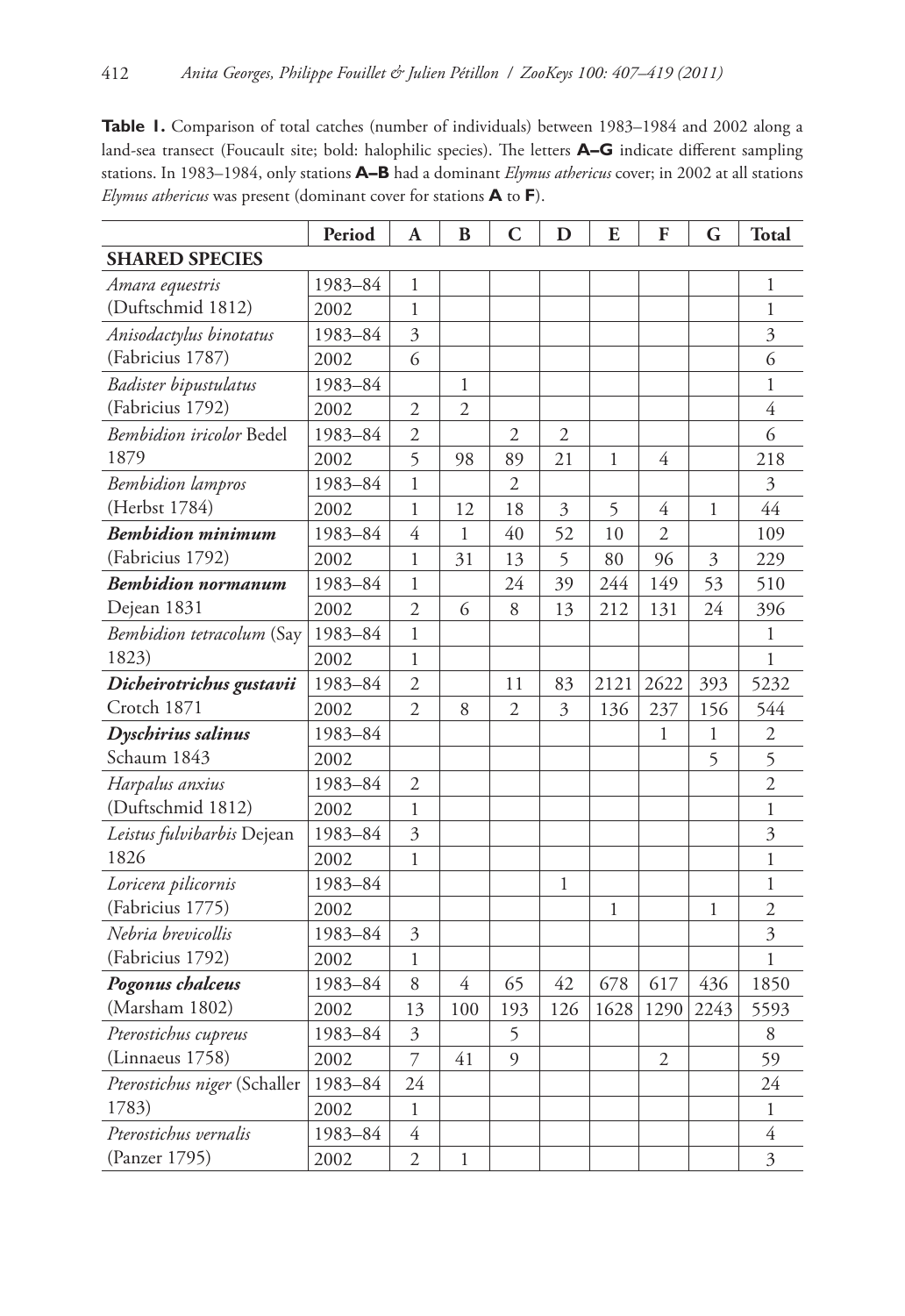|                                        | Period  | Α              | B            | C              | D | E   | F   | G            | <b>Total</b>     |  |
|----------------------------------------|---------|----------------|--------------|----------------|---|-----|-----|--------------|------------------|--|
| Pterostichus melanarius                | 1983-84 | 4              |              |                |   |     |     |              | 4                |  |
| (Illiger 1798)                         | 2002    | 12             |              |                |   |     |     |              | 12               |  |
| <b>SPECIES NOT RECOLLECTED IN 2002</b> |         |                |              |                |   |     |     |              |                  |  |
| Clivina collaris (Herbst               | 1983-84 | 2              |              |                |   |     |     |              | 2                |  |
| 1786)                                  | 2002    |                |              |                |   |     |     |              | $\overline{0}$   |  |
| Dromius linearis (Olivier              | 1983-84 | 1              |              |                |   |     |     |              | 1                |  |
| 1795)                                  | 2002    |                |              |                |   |     |     |              | $\overline{0}$   |  |
| Dyschirius chalceus                    | 1983-84 |                |              |                |   |     |     | $\mathbf{1}$ | 1                |  |
| Erichson 1837                          | 2002    |                |              |                |   |     |     |              | $\overline{0}$   |  |
| Harpalus rufibarbis                    | 1983-84 | $\mathfrak{2}$ |              |                |   |     |     |              | $\overline{2}$   |  |
| (Fabricius 1792)                       | 2002    |                |              |                |   |     |     |              | $\overline{0}$   |  |
| <i>Harpalus rufipes</i> (Degeer        | 1983-84 | 1              |              |                |   |     |     |              | 1                |  |
| 1774)                                  | 2002    |                |              |                |   |     |     |              | 0                |  |
| <b>NEW SPECIES FOUND IN 2002</b>       |         |                |              |                |   |     |     |              |                  |  |
| Anchomenus dorsalis                    | 1983-84 |                |              |                |   |     |     |              | 0                |  |
| (Pontoppidan 1763)                     | 2002    | 1              |              |                |   |     |     |              | 1                |  |
| Agonum muelleri (Herbst                | 1983-84 |                |              |                |   |     |     |              | $\overline{0}$   |  |
| 1784)                                  | 2002    |                |              | 5              | 1 |     |     |              | 6                |  |
| Amara lunicollis Schiödte              | 1983-84 |                |              |                |   |     |     |              | 0                |  |
| 1837                                   | 2002    | 3              |              |                |   |     |     |              | 3                |  |
| Amara plebeja (Gyllenhal               | 1983-84 |                |              |                |   |     |     |              | $\overline{0}$   |  |
| 1810)                                  | 2002    |                | 2            |                |   |     |     | $\mathbf{1}$ | 3                |  |
| Amara tibialis (Paykull                | 1983-84 |                |              |                |   |     |     |              | $\overline{0}$   |  |
| 1798)                                  | 2002    | $\overline{2}$ |              |                |   |     |     |              | $\overline{2}$   |  |
| Anisodactylus poeciloides              | 1983-84 |                |              |                |   |     |     |              | $\overline{0}$   |  |
| (Stephens 1828)                        | 2002    |                |              | 2              |   |     |     |              | 2                |  |
| <b>Bembidion</b> obtusum               | 1983-84 |                |              |                |   |     |     |              | 0                |  |
| Serville 1821                          | 2002    | 10             | 16           | $\mathbf{1}$   |   |     |     |              | 27               |  |
| Calathus mollis (Marsham               | 1983-84 |                |              |                |   |     |     |              | 0                |  |
| 1802)                                  | 2002    |                | $\mathbf{1}$ |                |   |     |     |              | 1                |  |
| Clivina fossor (Linnaeus               | 1983-84 |                |              |                |   |     |     |              | $\overline{0}$   |  |
| 1758)                                  | 2002    |                |              |                |   |     |     | 1            | 1                |  |
| <b>Dicheirotrichus</b>                 | 1983-84 |                |              |                |   |     |     |              | 0                |  |
| obsoletus (Dejean 1829)                | 2002    |                | 2            | 12             | 5 | 478 | 572 | 301          | 1370             |  |
| Harpalus distinguendus                 | 1983-84 |                |              |                |   |     |     |              | $\boldsymbol{0}$ |  |
| (Duftschmid 1812)                      | 2002    | $\mathbf{1}$   |              | $\mathfrak{2}$ |   |     |     |              | 3                |  |
| Harpalus melancholichus                | 1983-84 |                |              |                |   |     |     |              | $\overline{0}$   |  |
| Dejean 1829                            | 2002    | $\mathbf{1}$   |              |                |   |     |     |              | 1                |  |
| Microlestes minutulus                  | 1983-84 |                |              |                |   |     |     |              | 0                |  |
| (Goeze 1777)                           | 2002    | 2              |              |                |   |     |     |              | 2                |  |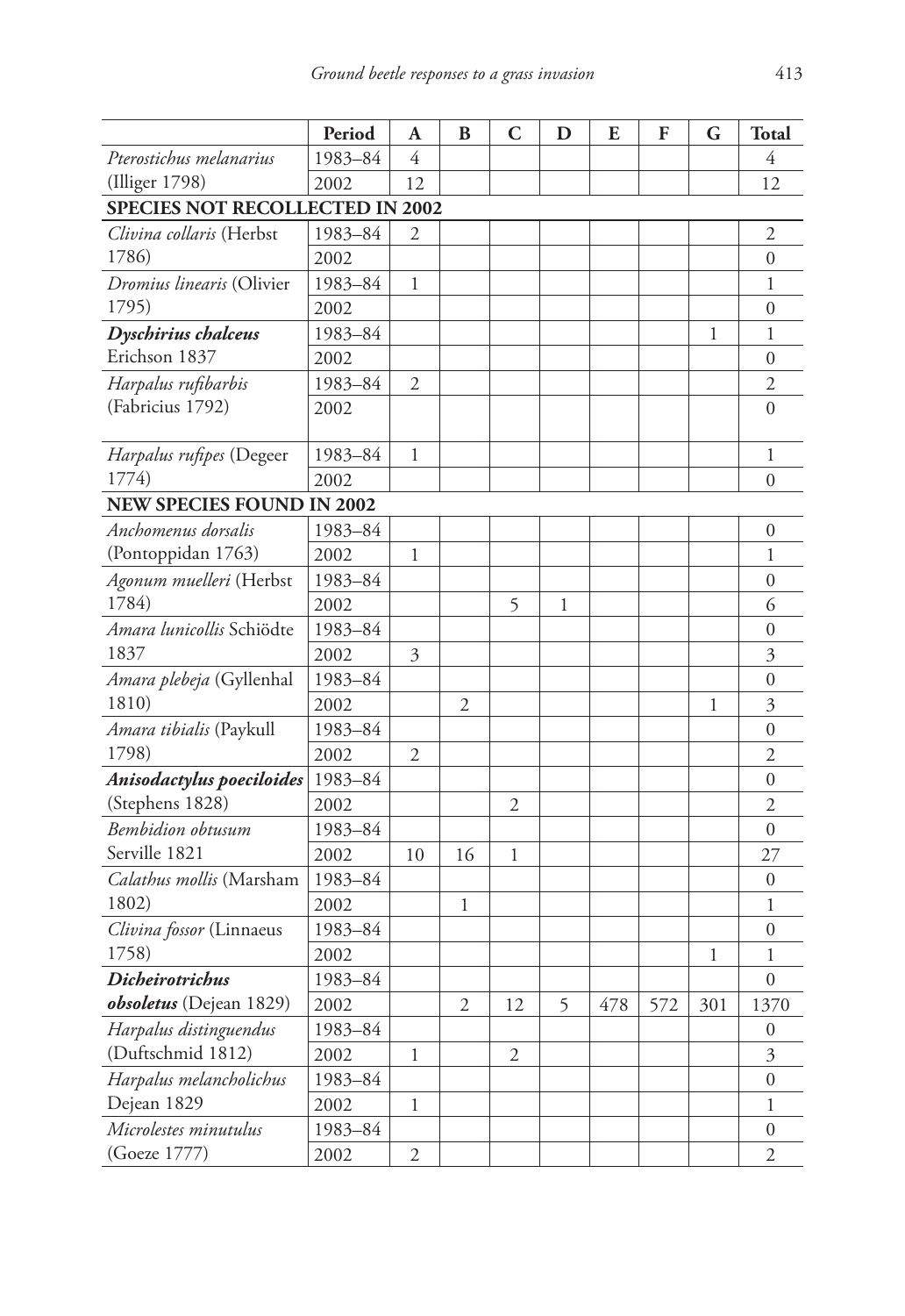|                         | Period  | A   | B   | C   | Ð   | E    | F    | G    | <b>Total</b> |
|-------------------------|---------|-----|-----|-----|-----|------|------|------|--------------|
| Pogonus littoralis      | 1983-84 |     |     |     |     |      |      |      |              |
| (Duftschmid 1812)       | 2002    |     | 13  |     |     |      |      |      |              |
| Pterostichus versicolor | 1983-84 |     |     |     |     |      |      |      |              |
| (Sturm 1824)            | 2002    | 4   | 14  | 2   |     |      |      |      | 20           |
| Tachys scutellaris      | 1983-84 |     |     |     |     |      |      |      |              |
| Stephens 1828           | 2002    |     | 10  |     |     |      |      |      | 10           |
| <b>Total</b>            |         | 156 | 363 | 505 | 397 | 5594 | 5727 | 3620 | 16362        |

# **Synchronic approach**

A total of 505 individuals belonging to 17 species were sampled in the three pairs of natural and invaded stations. The synchronous comparison of natural and invaded habitats revealed the existence of eight shared species. Two species were exclusive to natural habitats (*Pogonus littoralis* and *P. luridipennis*) and six to invaded habitats (*Anisodactylus poeciloides*, *Bembidion obtusum*, *Harpalus anxius*, *H. distinguendus*, *Pterostichus cupreus* and *P. versicolor*). Total species richness was higher in invaded habitats than in the natural ones (Table 2). Significant interactions between habitat type and station were found for species richness and two species *Pogonus chalceus* and *Dicheirotrichus gustavii*. Mean species richness was significantly higher in an invaded station compared to its adjacent natural one (one-way Anova, F-ratio=22.04, p=0.003, d.f.=7). More *P. chalceus* were caught at a natural station than at the paired invaded one (one-way Anova, F-ratio=14.68, p=0.009, d.f.=7). *D. gustavii* was significantly higher in an invaded station compared to the natural one (one-way Anova, F-ratio=6.89, p=0.039, d.f.=7) and the opposite pattern was found in another couple of stations (one-way Anova, F-ratio=11.94, p=0.014, d.f.=7). *Bembidion minimum* was significantly higher in invaded habitats compared to natural ones (Factorial Anova, F-ratio=5.91, p=0.025, d.f.=20). No difference between habitat types was found for *Dicheirotrichus obsoletus* and *Bembidion normanum* (Table 2).

# **Discussion**

By comparing data from 1983–1984 to 2002, we could show that only three species have extended their distribution range with the *Elymus* invasion, despite the existence of several dyke-inhabiting species (eight continental species with constant distribution). This result is opposite to those obtained for spiders in the same study site, with many range-expanding species (Pétillon et al. 2005). This pattern can also be related to the high percentage of halophilic carabid species found in salt marshes, much higher than for spiders (Pétillon et al. 2008). Assemblages of ground beetles in salt marshes proportionally contain more specific, halophilic species, and continental species are conversely unlikely to colonize this habitat. Meijer (1980) also noted that spiders were less sensitive to variations in soil salinity than ground beetles. Higher percentages of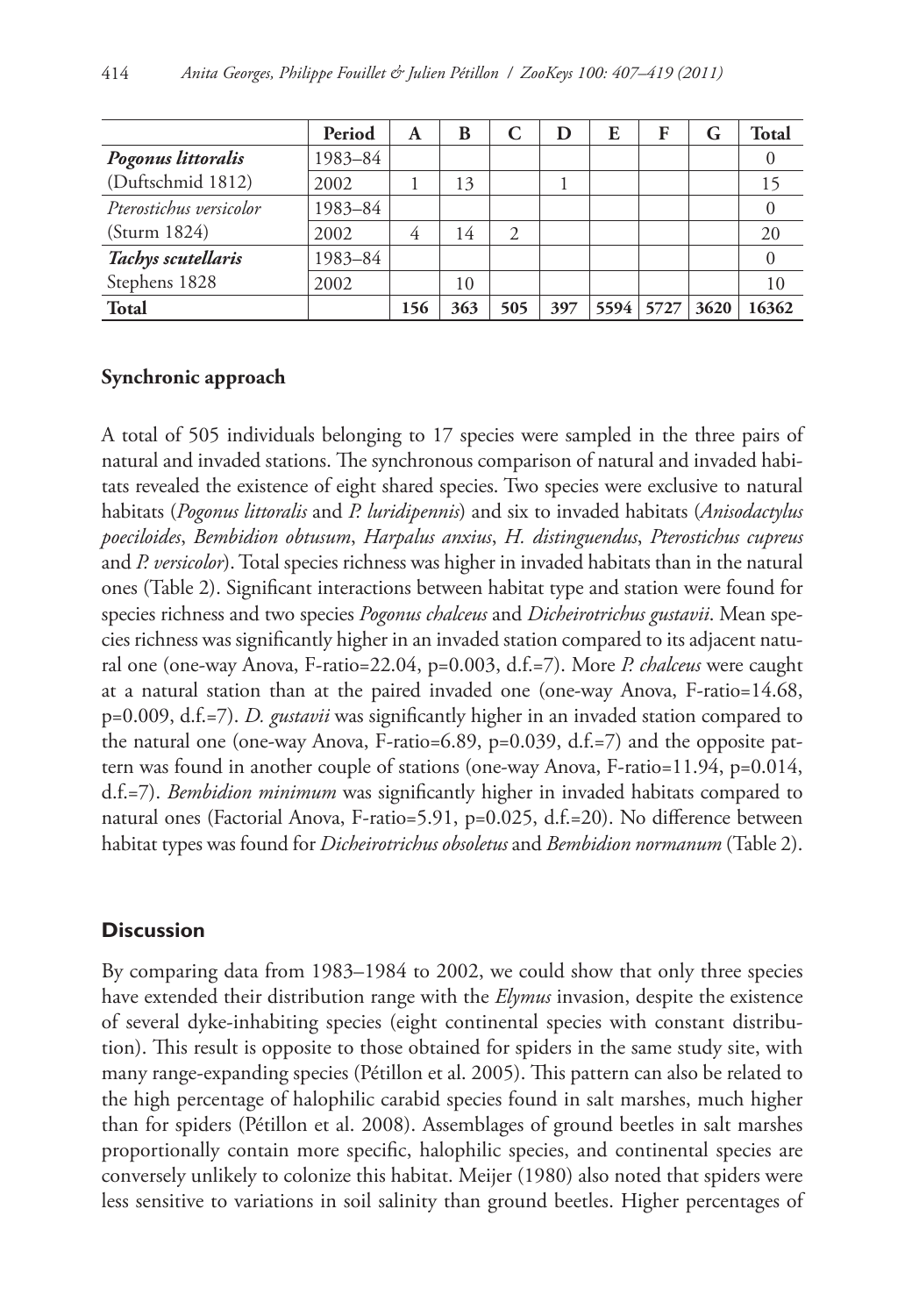

**Figure 2.** Changes in the percentage of halophilic species in the salt marsh after the invasion by *Elymus athericus*.

stenotopic species in ground beetle assemblages than in spider assemblages have been recorded in other flooded habitats, such as river floodplains (Rothenbücher & Schaefer 2006) and riverbanks (Bonn & Kleinwächter 1999).

Although the sampling effort was quite different between 1983–1984 and 2002, we assume that around 11 records of the 16 new species during the second sampling period can also be due to the invasion by *Elymus*. In fact, several continental species were discovered after the invasion in relatively high numbers (i.e., more than five individuals), both on the dyke and in the salt marsh. Among them, most species are linked to high contents of organic matter and a more pronounced litter layer (e.g., *Agonum muelleri*, *Bembidion obtusum* and the polyphagous *Pterostichus versicolor*) or are even partly phytophagous (*Amara* spp. and *Harpalus* spp.: Dajoz 1988, Ikeda et al. in press). Conversely, halophilic species discovered in 2002 are hardly related to the invasion. *Pogonus littoralis* and *Dicheirotrichus obsoletus* could have been misidentified earlier, as these species are very similar to *P. chalceus* and *D. gustavii,* respectively (Forel & Leplat 2005, Dhuyvetter et al. 2007). *D. obsoletus* could also have been missed in 1983–1984 (the sampling stopped in September) as more than 89% of individuals were caught in October-November during 2002. *Tachys scutellaris* appears as a new species in 2002, but was present in 1983–1984, but at another station located below the mean sea level (slikke habitat: Fouillet 1986). The 'appearance' of several species, sampled in low numbers in 2002, can be due to differences in sampling effort and/or to random catches.

The synchronic study revealed that almost half of the species (8/19), both continental and halophilic ones, were shared between natural and invaded habitats. Three species, all halophilic, were exclusive to natural habitats. Conversely, six species were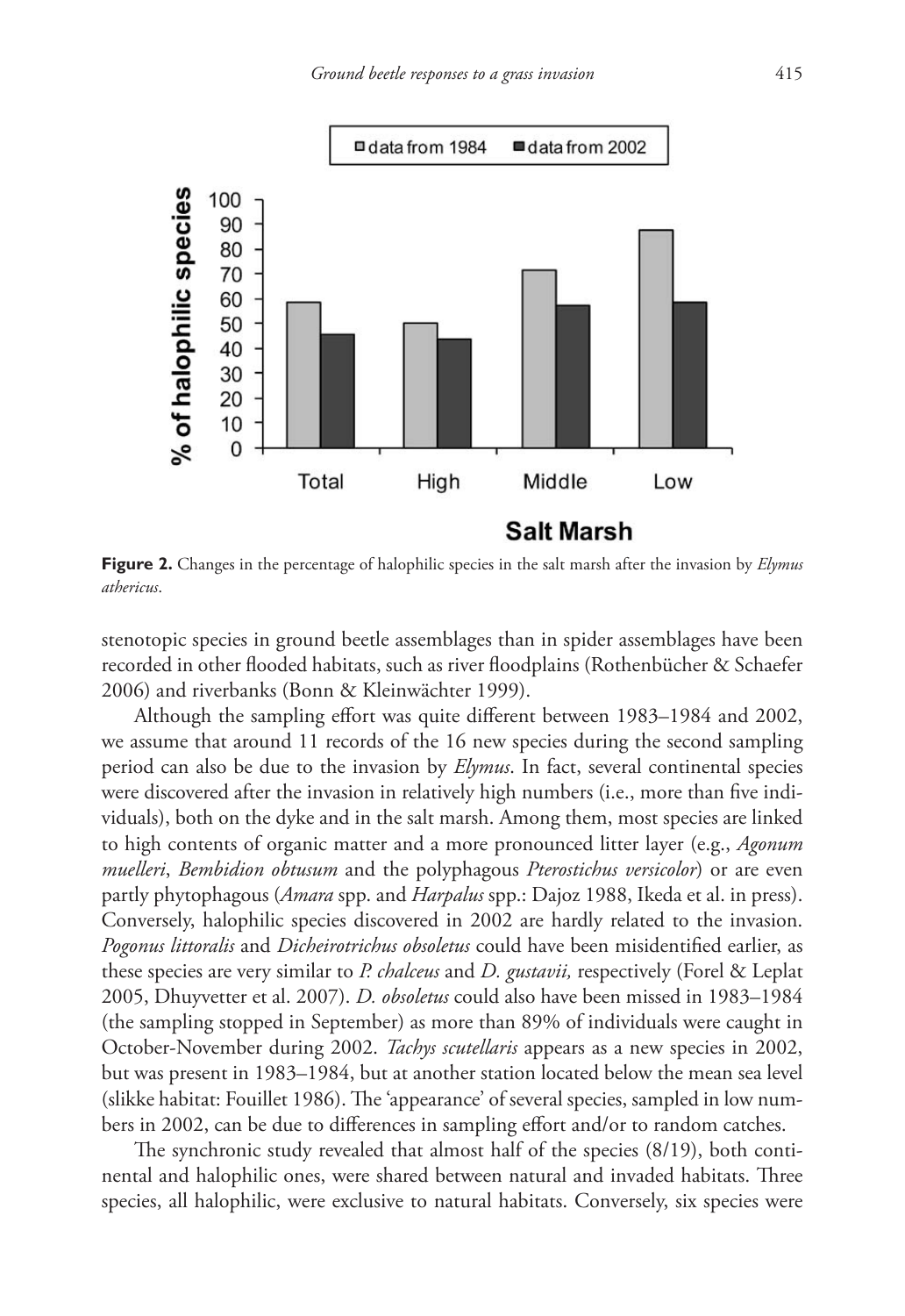**Table 2.** Comparison of total species richness (total S), mean species richness (mean S) and means abundances (as expressed in number of individuals per day and per meter) of *Pogonus chalceus*, *Dicheirotrichus obsoletus*, *Bembidion normanum*, *Dicheirotrichus gustavii* and *Bembidion minimum* between natural (**N**) and invaded (**I**) habitats. Means in bold are significantly different (p<0.05) between habitat types (mean ± s.e., see text for details in statistics).

|                | N          |            | N1         | <b>I1</b>  | N <sub>2</sub> | 12         | N <sub>3</sub> | <b>I3</b>  |
|----------------|------------|------------|------------|------------|----------------|------------|----------------|------------|
| <b>Total S</b> | 11         | 14         |            |            |                |            |                |            |
| Mean S         | 6.17       | 6.92       | 5.50       | 8.75       | 6.25           | 6.50       | 6.75           | 5.50       |
|                | ±0.35      | ±0.51      | $\pm 0.50$ | $\pm 0.48$ | ±0.63          | ±0.65      | ±0.63          | ±0.65      |
| P. chalceus    | 7.66       | 4.75       | 1.11       | 1.68       | 13.50          | 10.76      | 8.37           | 1.80       |
|                | ±1.90      | ±1.91      | ±0.32      | $\pm 0.24$ | ±3.35          | ±4.63      | ±1.55          | $\pm 0.74$ |
| D. obsoletus   | 1.38       | 1.68       |            |            |                |            |                |            |
|                | $\pm 0.60$ | $\pm 0.72$ |            |            |                |            |                |            |
| B. normanum    | 0.78       | 0.98       |            |            |                |            |                |            |
|                | ±0.35      | $\pm 0.40$ |            |            |                |            |                |            |
| D. gustavii    | 0.45       | 0.68       | 0.03       | 0.02       | 1.14           | 1.99       | 0.19           | 0.05       |
|                | ±0.15      | $\pm 0.29$ | $\pm 0.02$ | $\pm 0.01$ | ±0.15          | $\pm 0.29$ | $\pm 0.04$     | ±0.02      |
| B. minimum     | 0.29       | 0.52       |            |            |                |            |                |            |
|                | ±0.11      | $\pm 0.10$ |            |            |                |            |                |            |

exclusive to invaded habitats, among them some of the species that colonized the marsh after the invasion by *Elymus athericus* (e.g., *Bembidion lampros* or *Pterostichus cupreus*). New conditions created by the grass *Elymus* – mainly an enhanced litter layer and higher plant cover – thus lead to the establishment of several continental species directly or indirectly linked to organic matter or to the litter (as shown by Pétillon et al. 2008).

Although few deleterious impacts of invasion by *Elymus athericus* on carabids were found, management could be necessary to reduce the effects of invasion and decrease the rate of spread of the invasive plant. Sheep grazing – despite being a good potential method for biological control of invaders (Shea & Chesson 2002) – is at the moment carried out too intensively in the Mont Saint-Michel bay, leading to a decrease in carabid species richness (Pétillon et al. 2007). A low stocking rate (i.e., between 0.5 and 1.5 sheep ha<sup>-1</sup>) can therefore be recommended, assuming greatest positive effects at intermediate disturbance intensities (for arthropods: e.g., Dennis et al. 2001, Suominen et al. 2003).

Long-term monitoring of population dynamics is thus recommended for halophilic species in invaded, natural and managed habitats. Special attention could be paid to less dominant species, as their small populations could be reduced faster than other, dominant, salt-marsh carabids. This study confirms the high value of carabids as bioindicators (as they present a high percentage of specialist species) and shows the possibility of using long-term surveys for ecological studies, if carefully interpreted.

## **Acknowledgments**

We thank S. Le Gleut, E. Pétillon, S. Cobbold, G. Dubois and G. Montfort for field assistance, and François Rineau for help in identification. Sébastien Dugravot im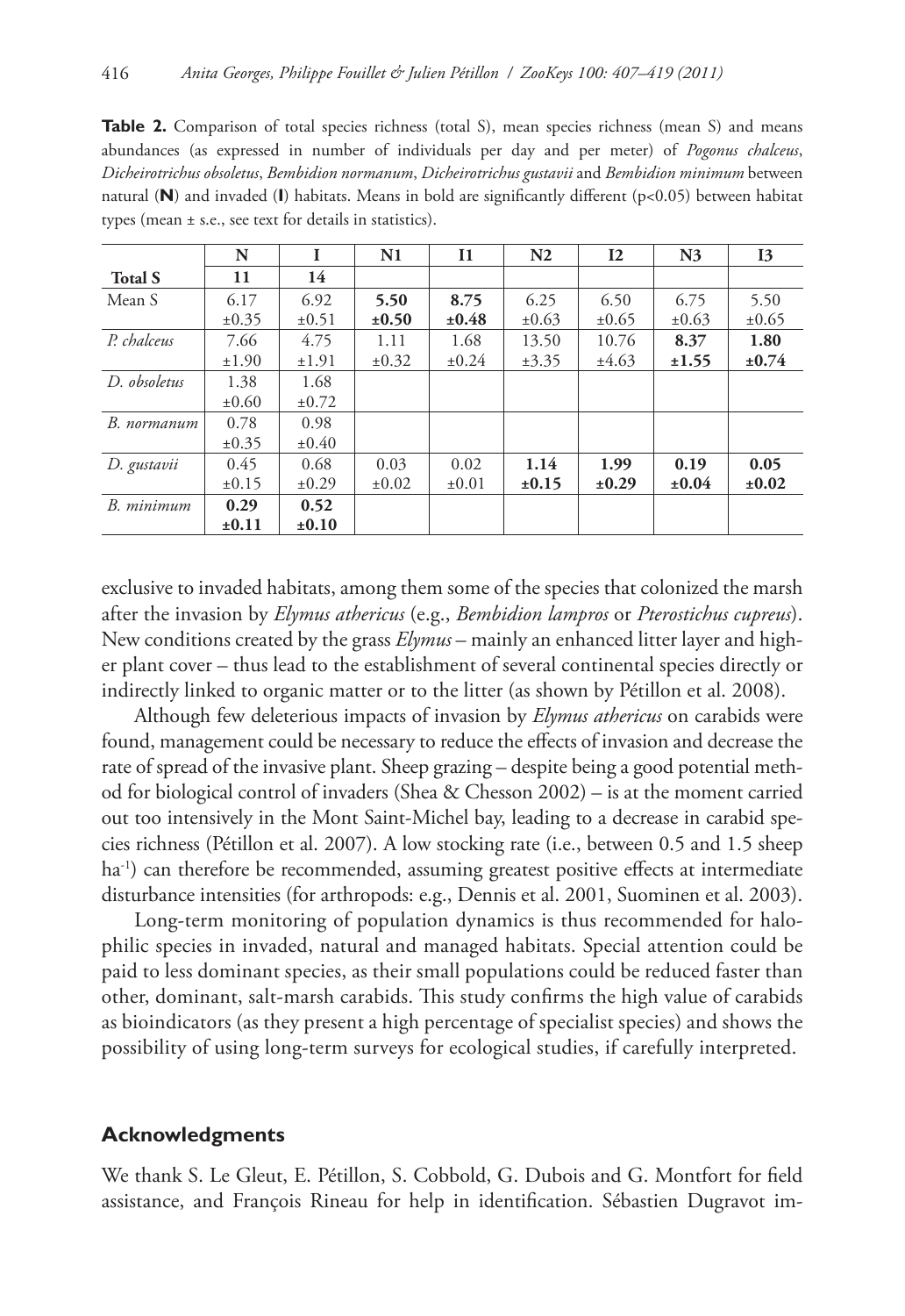proved the English version of this manuscript. This study was supported by the French Ministry of Environment (Programme 'Espèces invasives') and the CNRS Zone Atelier 'La Baie du Mont Saint-Michel et ses bassins versants'.

# **References**

- Adam P (2002) Saltmarshes in a time of change. Environmental Conservation 29: 39–61. doi: [10.1017/S0376892902000048](http://dx.doi.org/10.1017/S0376892902000048)
- Bakker JP, Esselink P, Dijkema KS, Duiin WE van, Jong DJ de (2002) Restoration of salt marshes in the Netherlands. Hydrobiologia 478: 29–51. doi: [10.1023/A:1021066311728](http://dx.doi.org/10.1023/A:1021066311728)
- Bockelmann AC, Neuhaus R (1999) Competitive exclusion of *Elymus athericus* from a high-stress [habitat in a European saltmarsh. Journal of Ecology 87: 503–513. doi: 10.1046/j.1365-](http://dx.doi.org/10.1046/j.1365-2745.1999.00368.x) 2745.1999.00368.x
- Bonn A, Gaston KJ (2005) Capturing biodiversity: selecting priority areas for conservation [using different criteria. Biodiversity and Conservation 14: 1083–1100. doi: 10.1007/](http://dx.doi.org/10.1007/s10531-004-8410-6) s10531-004-8410-6
- Bonn A, Kleinwächter M (1999) Micro-habitat distribution of spider and ground beetle assemblages (Araneae, Carabidae) on frequently inundated river banks of the River Elbe. Zeitschrift für Ökologie und Naturschutz 8: 109–123.
- Dajoz R 1988. Le régime alimentaire des Coléoptères Carabidae et son importance dans le fonctionnement des écosystèmes. Cahiers des Naturalistes 43: 61–96.
- Dennis P, Young MR, Bentley C (2001) The effects of varied grazing management on epigeal spiders, harvestmen and pseudoscorpions of *Nardus stricta* grassland in upland Scotland. Agriculture, Ecosystems and Environment 86: 39–57. doi: [10.1016/S0167-8809\(00\)00263-2](http://dx.doi.org/10.1016/S0167-8809(00)00263-2)
- Desender K, Maelfait J-P (1999) Diversity and conservation of terrestrial arthropods in tidal marshes along the River Schelde: a gradient analysis. Biological Conservation 87: 221– 229. doi: [10.1016/S0006-3207\(98\)00058-5](http://dx.doi.org/10.1016/S0006-3207(98)00058-5)
- Dhuyvetter H, Maelfait J-P, Desender K (2007) Inter- and intraspecific genetic and morphological variation in a sibling pair of carabid species. Saline Systems 3: 4. doi: [10.1186/1746-1448-3-4](http://dx.doi.org/10.1186/1746-1448-3-4)
- Dufrêne M, Legendre P (1997) Species assemblages and indicator species: the need for a flexible asymmetrical approach. Ecological Monographs 67: 345–366.
- Esselink P, Zijlstra W, Dijkema KS, Van Diggelen R (2000) The effects of decrease in management on plant-species distribution patterns in a salt-marsh nature reserve in the Wadden Sea. Biological Conservation 91: 61–76. doi: [10.1016/S0006-3207\(99\)00095-6](http://dx.doi.org/10.1016/S0006-3207(99)00095-6)
- Forel J, Leplat J (2005) Faune des carabiques de France X. Magellanes, Andrésy, 128 pp.
- Foster WA, Treherne JE (1976) Insects of marine saltmarshes: problems and adaptations. In: Cheng L (Ed) Marine insects. North-Holland Company, Amsterdam, 5–42.
- Fouillet P (1986) Evolutions des peuplements d'Arthropodes des schorres de la baie du Mont Saint-Michel: influence du pâturage ovin et conséquences de son abandon. PhD thesis, Rennes, France: University of Rennes 1.
- Goeldner-Gianella L (1999) Réouverture de polders et restauration des marais salés en Angleterre. Géographie des littoraux : la nature et les hommes. Revue de Géographie de Lyon 74: 75–84.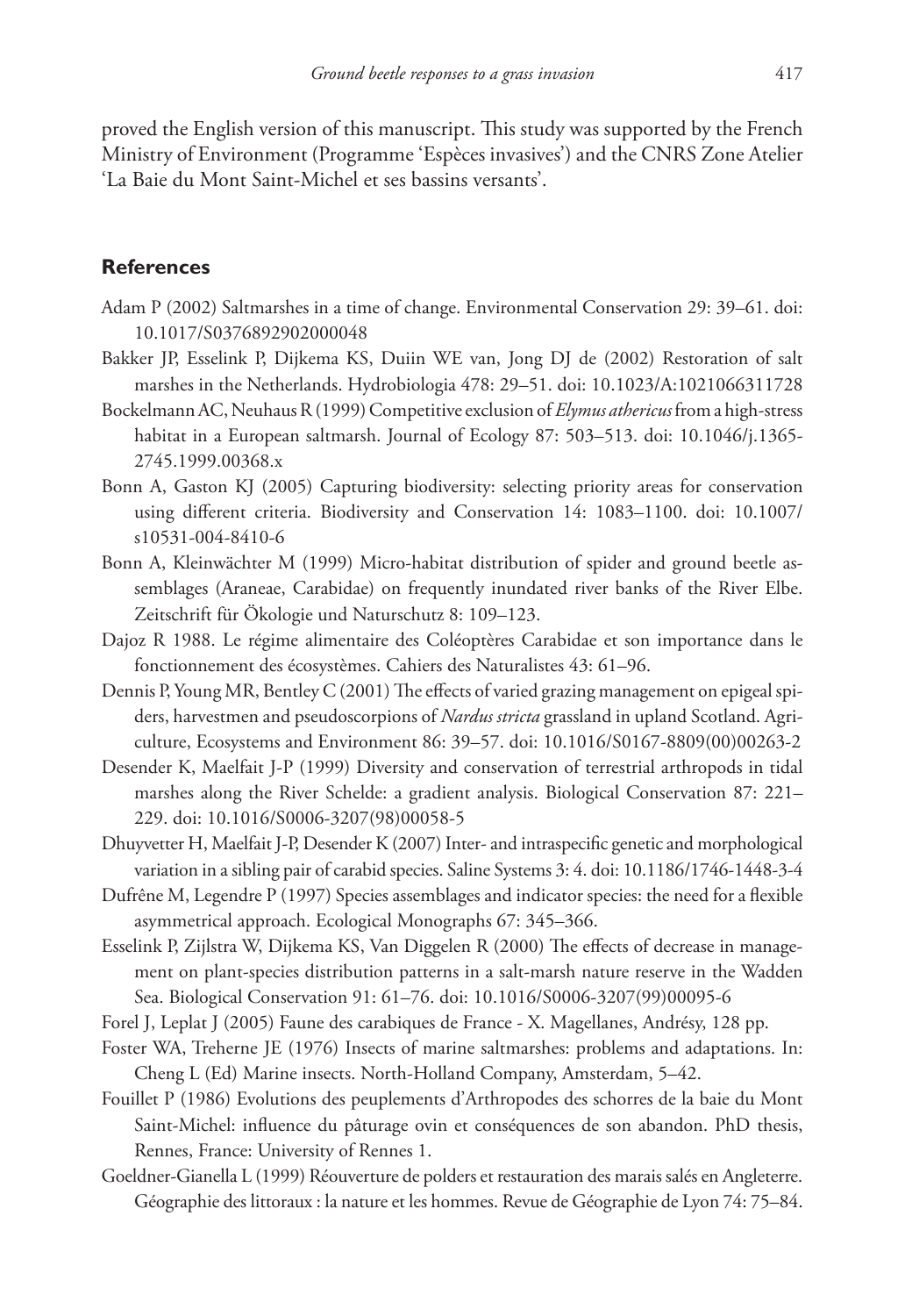- Georges A (1994) Carabid beetles as indicators of current and historical land form and land use changes in wetlands. International Journal of Ecology and Environmental Sciences 20: 129–147.
- Hulbert SH (1984) Pseudoreplication and the design of ecological field experiments. Ecological Monographs 54: 187–211. doi: [10.2307/1942661](http://dx.doi.org/10.2307/1942661)
- Ikeda H, Kubota K, Kagawa A, Sota T (2010) Diverse diet compositions among harpaline beetle species revealed by mixing model analyses of stable isotope ratios. Ecological Entomology 35: 307–316. doi: [10.1111/j.1365-2311.2010.01182.x](http://dx.doi.org/10.1111/j.1365-2311.2010.01182.x)
- Irmler U, Heller K, Meyer H, Reinke H-D (2002) Zonation of ground beetles (Coleoptera: Carabidae) and spiders (Araneida) in salt marshes at the North and the Baltic Sea and the impact of the predicted sea level increase. Biodiversity and Conservation 11 : 1129–1147.
- Jeannel R (1942) Coléoptères carabiques. Editions Lechevalier, Paris, 600 pp. doi: [10.1023/A:1016018021533](http://dx.doi.org/10.1023/A:1016018021533)
- Kamer N, Dormann W, Mossakowski D (2008) Patterns of molecular variability in Carabid beetles mostly from the Baltic Sea coast. In: Pennev L. Erwin T, Assmann T (Eds) Back to the roots and back to the future. Towards a new synthesis amongst taxonomic, ecological and biogeographical approaches in carabidology. XIII European Carabidologists meeting, Blagoevgrad (Bulgaria), August 2007. Pensoft Publishers, Sofia-Moscow, 195–206.
- Lefeuvre J-C, Laffaille P, Feunteun E, Bouchard V, Radureau A (2003) Biodiversity in salt marshes: from patrimonial value to ecosystem functioning. The case study of the Mont-Saint Michel bay. Comptes Rendus Biologies 326: 125–131. doi: [10.1016/S1631-0691\(03\)00049-0](http://dx.doi.org/10.1016/S1631-0691(03)00049-0)
- Leport L, Baudry J, Radureau A, Bouchereau A (2006) Sodium, potassium and nitrogenous osmolyte accumulation in relation to the adaptation to salinity of *Elytrigia pycnantha*, an invasive plant of the Mont Saint-Michel Bay. Cahiers de Biologie Marine 47: 31–37.
- Lindroth CH (1992) Ground beetles of Fennoscandia. Intercept, Andover, 814 pp.
- Luff ML (1998) Provisional atlas of the ground beetles (Coleoptera, Carabidae) of Britain. Biological Records Centre, Huntington, 194 pp.
- Luff ML, Eyre MD, Rushton SP (1992) Classification and prediction of grassland habitats using ground beetles (Coleoptera, Carabidae). Journal of Environmental Management 35: 301–315. doi: [10.1016/S0301-4797\(11\)80012-5](http://dx.doi.org/10.1016/S0301-4797(11)80012-5)
- McGoech M (1998) The selecting, testing and application of terrestrial insects as bioindicators. Biological Reviews 73: 181–201. doi: [10.1017/S000632319700515X](http://dx.doi.org/10.1017/S000632319700515X)
- Meijer J (1980) The development of some elements of the arthropod fauna of a new polder. Oecologia 45: 220–235. doi: [10.1007/BF00346463](http://dx.doi.org/10.1007/BF00346463)
- New TR (1995) An introduction to invertebrate conservation biology. Oxford University Press, New York, 206 pp.
- Noss RN (1990) Indicators for monitoring biodiversity: a hierarchical approach. Conservation Biology 4: 355–364. doi: [10.1111/j.1523-1739.1990.tb00309.x](http://dx.doi.org/10.1111/j.1523-1739.1990.tb00309.x)
- Pétillon J (2005) Evolutions structurales, conservatoires et fonctionnelles de marais salés envahis par le chiendent: études de communautés d'Arthropodes en baie du Mont Saint-Michel. PhD thesis, Rennes, France: University of Rennes 1.
- Pétillon J, Georges A, Canard A, Lefeuvre J-C, Bakker JP, Ysnel F (2008) Influence of abiotic factors on spider and ground beetles communities in different salt-marsh systems. Basic and Applied Ecology 9: 743–751. doi: [10.1016/j.baae.2007.08.007](http://dx.doi.org/10.1016/j.baae.2007.08.007)